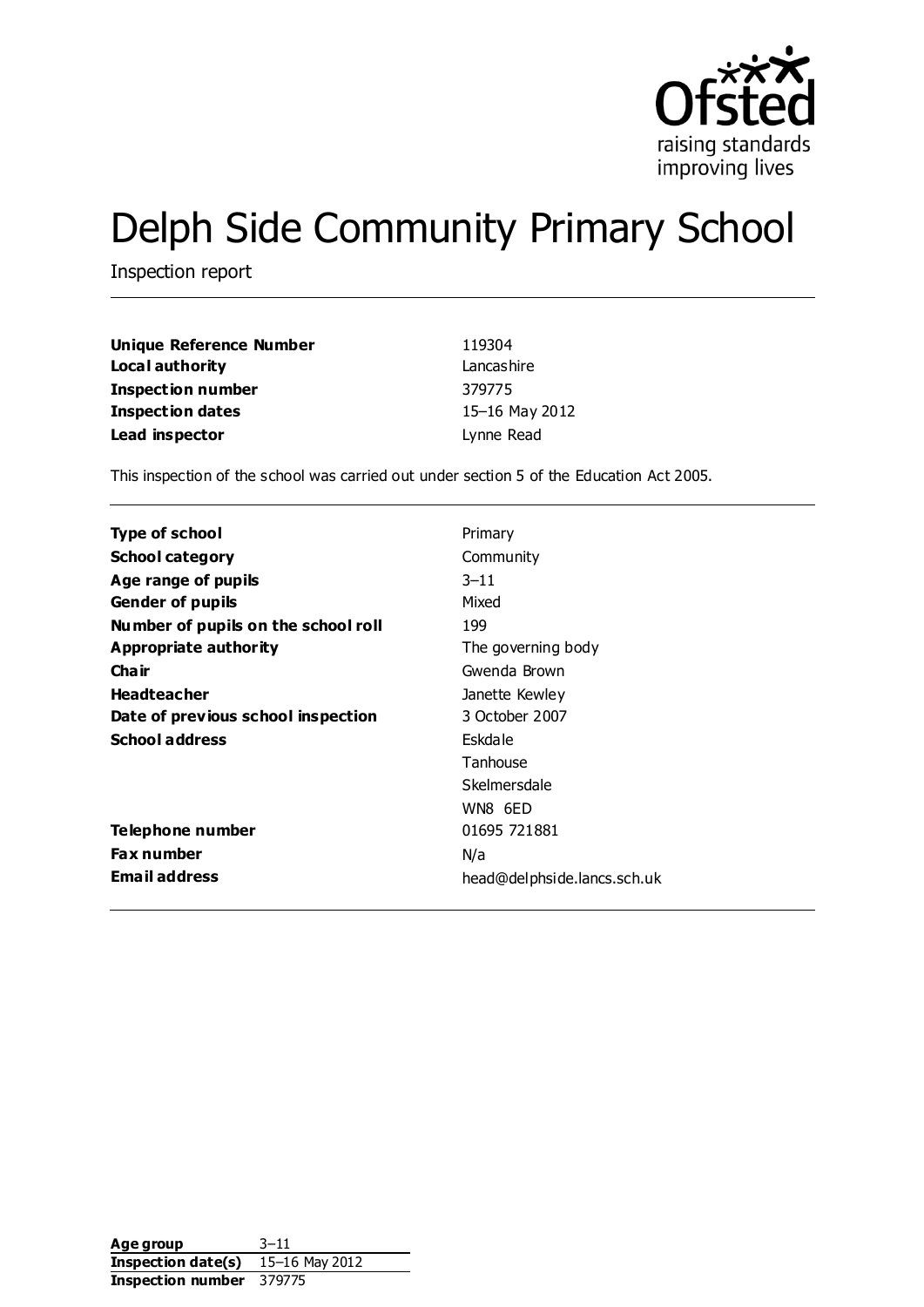

You can use Parent View to give Ofsted your opinion on your child's school. Ofsted will use the information parents and carers provide when deciding which schools to inspect and when.

You can also use Parent View to find out what other parents and carers think about schools in England. You can visit [www.parentview.ofsted.gov.uk,](www.parentview.ofsted.gov.uk) or look for the link on the main Ofsted website:<www.ofsted.gov.uk>

The Office for Standards in Education, Children's Services and Skills (Ofsted) regulates and inspects to achieve excellence in the care of children and young people, and in education and skills for learners of all ages. It regulates and inspects childcare and children's social care, and inspects the Children and Family Court Advisory Support Service (Cafcass), schools, colleges, initial teacher training, work-based learning and skills training, adult and community learning, and education and training in prisons and other secure establishments. It assesses council children's services, and inspects services for looked after children, safeguarding and child protection.

Further copies of this report are obtainable from the school. Under the Education Act 2005, the school must provide a copy of this report free of charge to certain categories of people. A charge not exceeding the full cost of reproduction may be made for any other copies supplied.

If you would like a copy of this document in a different format, such as large print or Braille, please telephone 0300 123 4234, or email [enquiries@ofsted.gov.uk](mailto:enquiries@ofsted.gov.uk)

You may copy all or parts of this document for non-commercial purposes, as long as you give details of the source and date of publication and do not alter the information in any way.

To receive regular email alerts about new publications, including survey reports and school inspection reports, please visit our website and go to 'Subscribe'.

Piccadilly Gate Store Street Manchester M1 2WD

T: 0300 123 4234 Textphone: 0161 618 8524 [enquiries@ofsted.gov.uk](mailto:enquiries@ofsted.gov.uk) [www.ofsted.gov.uk](http://www.ofsted.gov.uk/)



© Crown copyright 2012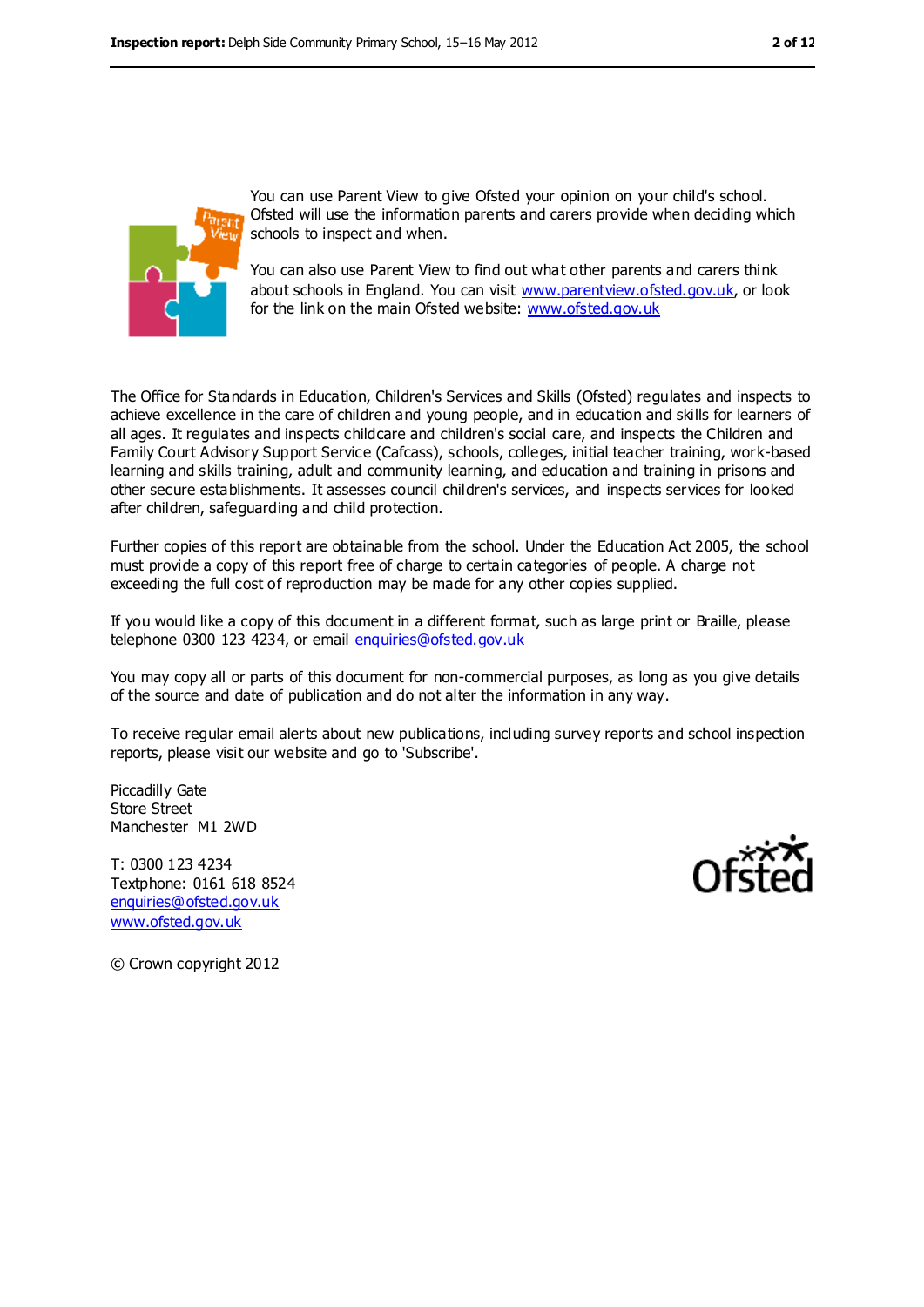# **Introduction**

Inspection team

Lynne Read Stephen Docking Additional Inspector Additional Inspector

This inspection was carried out with two days' notice. Inspectors observed teaching and learning in 17 lessons taught by nine teachers. Meetings were held with groups of pupils, members of the governing body, a group of parents and carers and staff. Inspectors observed the school's work and looked at a range of evidence including the school's documents for self-evaluation and safeguarding. They also studied standards in reading, pupils' workbooks and the tracking system used to monitor pupils' progress. Inspectors considered the 55 questionnaires completed by parents and carers as well as those from pupils and staff.

## **Information about the school**

The school is smaller in size than most primary schools. The majority of pupils are from White British backgrounds; a small proportion have minority ethnic heritage and speak English as an additional language. A higher than average percentage of pupils are supported at school action plus or have a statement of special educational needs. The proportion of pupils known to be eligible for free school meals is high. A higher than average proportion of pupils leaves or enters this school partway through a key stage. The school holds the Activemark, International School and Green ECO flag awards and has Healthy School status. The school meets the current floor standard which sets the minimum standards expected by the government for attainment and progress.

A breakfast club is provided on the premises. This aspect of care was inspected and is reported on within the text.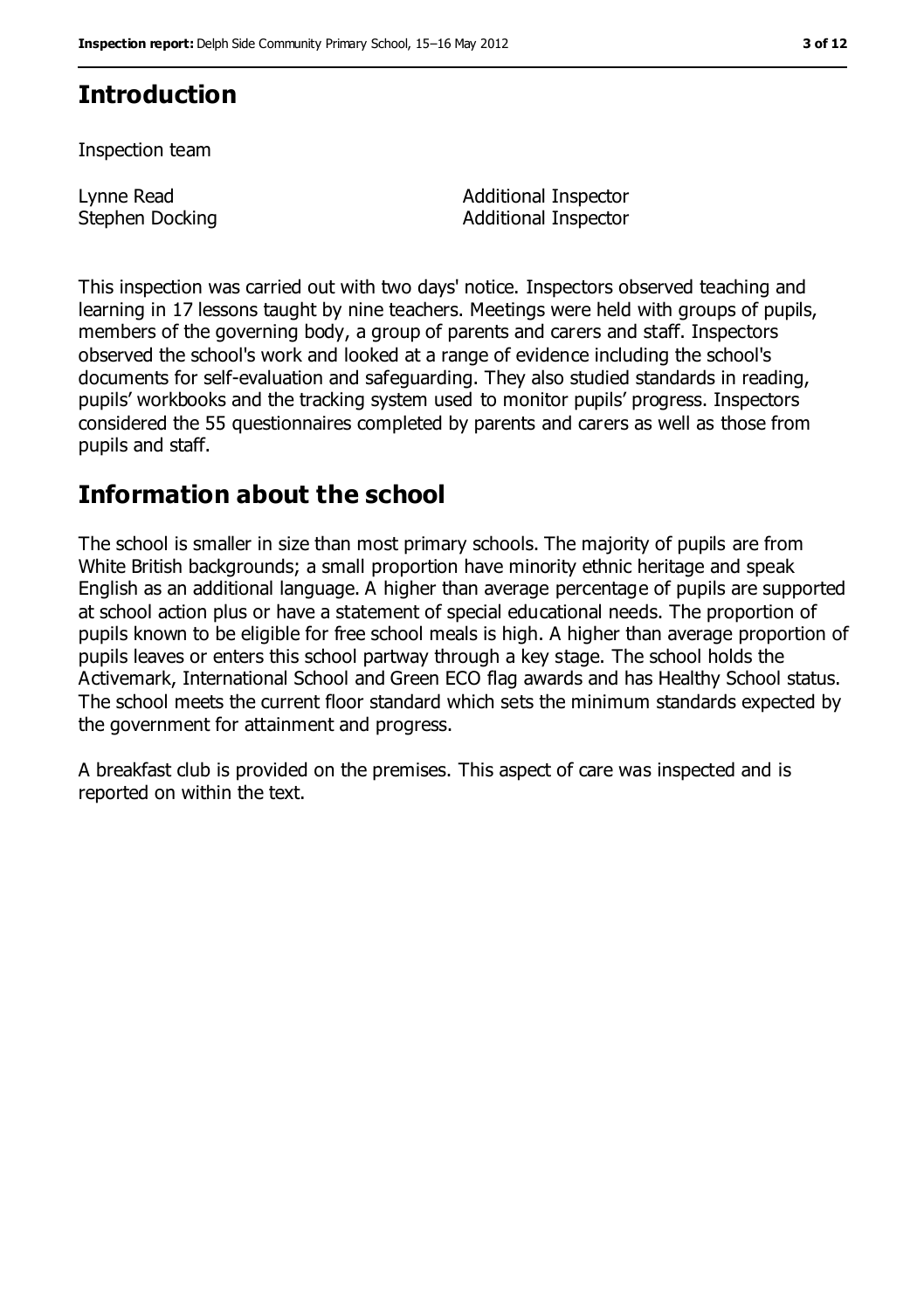**Inspection grades: 1 is outstanding, 2 is good, 3 is satisfactory and 4 is inadequate** Please turn to the glossary for a description of the grades and inspection terms

# **Inspection judgements**

| <b>Overall Effectiveness</b> |  |
|------------------------------|--|
|------------------------------|--|

| <b>Achievement of pupils</b>          |  |
|---------------------------------------|--|
| <b>Quality of teaching</b>            |  |
| <b>Behaviour and safety of pupils</b> |  |
| <b>Leadership and management</b>      |  |

## **Key Findings**

- This is a good school. A strong emphasis on promoting personal development results in outstanding behaviour and safety. The school is not yet outstanding because there are inconsistencies in provision and learning in the Early Years Foundation Stage and in the quality of teaching.
- In the Early Years Foundation Stage, children make good progress in many aspects of their learning, especially in personal development. In language and number work, progress is slower. Throughout Key Stages 1 and 2, achievement is good and attainment by the end of Year 6 is broadly average. Pupils' skills in reading are a strength. Their writing skills are catching up quickly but some pupils have difficulty using key grammatical principles in their work. While the most able pupils work at higher levels, those at the top end of the average band do not consistently have the additional challenge they need in order stretch them.
- Teaching is good and there are examples of outstanding practice. Pupils have useful targets for improvement but in some classes, these are infrequently referred to in lessons. The quality of teachers' marking is variable. In the Early Years Foundation Stage, teachers assess work regularly but do not always use the information to set tasks at different levels. One outdoor learning area is very well developed; the other less so. Opportunities for pupils to apply their developing language and number skills are not always exploited to the full.
- Behaviour and safety and the promotion of pupils' spiritual, moral, social and cultural development are outstanding features of this school. These factors make a significant contribution to the vibrant, productive atmosphere in school. Attendance is improving and is currently average.
- The headteacher and staff have high expectations and are ambitious for their pupils. Leadership of teaching and the management of performance are good although middle leaders do not monitor teaching rigorously enough to ensure consistency.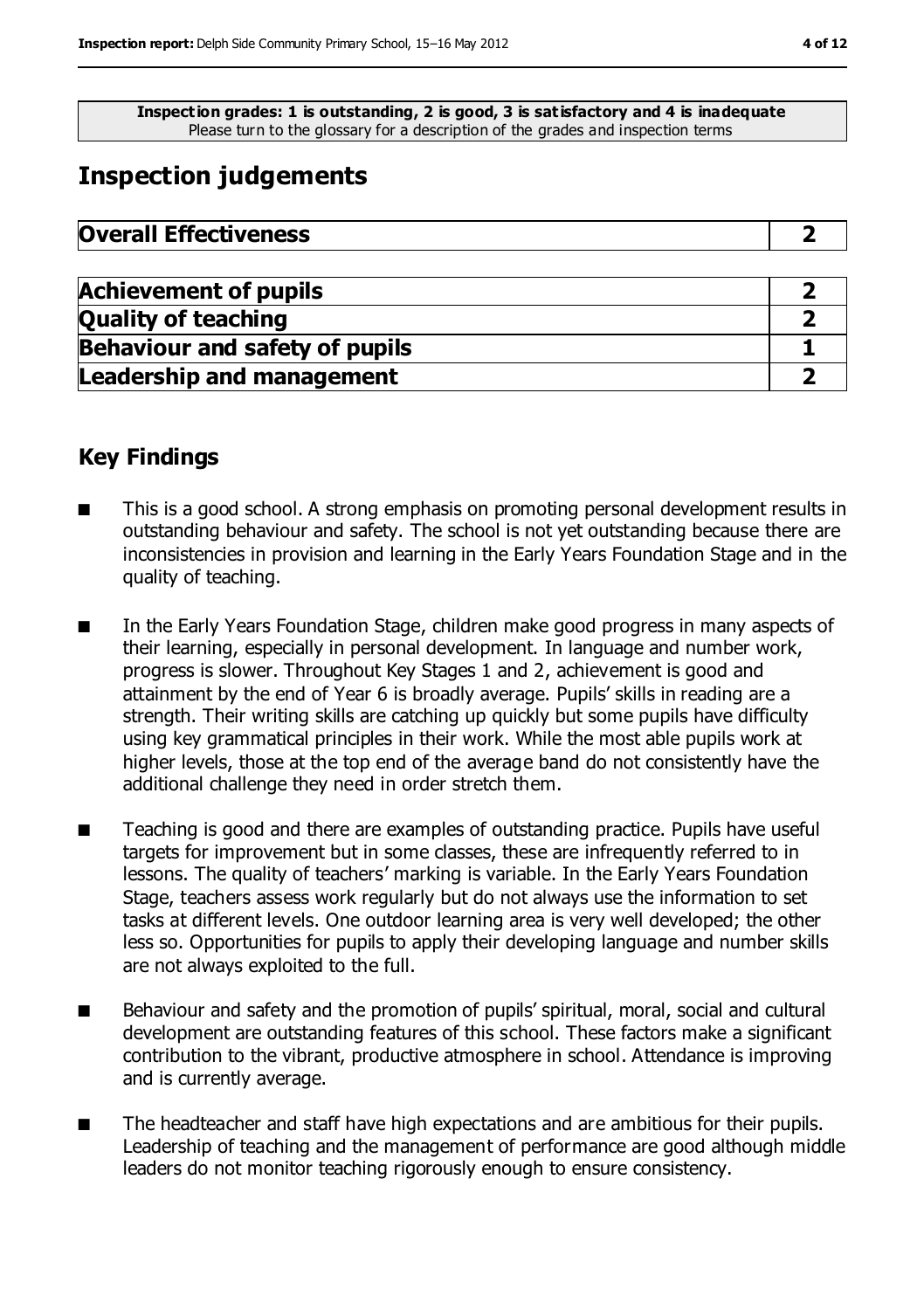## **What does the school need to do to improve further?**

- Improve achievement further by:
	- developing pupils' understanding and use of written grammar  $\equiv$
	- ensuring that pupils at the top of the average band are challenged consistently
	- ensuring that teachers refer to pupils' targets for improvement consistently in lessons so pupils know how to improve
	- ensuring that teachers' marking is of the best standard at all times and provides useful advice to help pupils improve their work
	- ensuring middle leaders have a more rigorous approach to the monitoring of teaching and learning in order to ensure consistency in teaching across classes and phases.
- Improve learning in language and number work in the Early Years Foundation Stage by:
	- ensuring that assessments of children's progress are used consistently in planning  $\equiv$ work at different levels of difficulty
	- developing the outdoor areas so that they both cover all aspects of learning for this age group
	- providing more opportunities for children to practise their developing language and number skills during free choice sessions.

## **Main Report**

#### **Achievement of pupils**

All the parents and carers who returned the questionnaire agreed that their children are making good progress and that the school meets their children's needs well. Inspection findings support these views.

Children enter the Nursery class with skill levels that are below those expected for their age, especially in language and communication and personal development. The excellent behaviour management skills of the adults enable children to make rapid progress in personal skills and to develop a pleasure in, and a thirst for, learning. For instance, some children enjoyed mixing and exploring colour as they painted sea creatures while others tried out a range of 'tools' on their 'construction site'. Progress is good overall and by the time they enter Year 1, children are working much closer to the expected level in many areas of learning although early reading, writing and number work are still relatively weak.

Attainment is broadly average by Year 6 which reflects good progress from pupils' starting points. An increased emphasis on learning sounds and letters ensures that most pupils read confidently by the age of six and that attainment, in reading, is average. Skills are then extended further as pupils are encouraged to read from a wide range of quality books as they move through school. By Year 6, attainment in reading is above average for many pupils. The school identified a number of issues with writing and these have been addressed successfully and, as a result, many pupils are making accelerated progress as they catch up. However, a few still have difficulty in understanding and using grammar correctly. For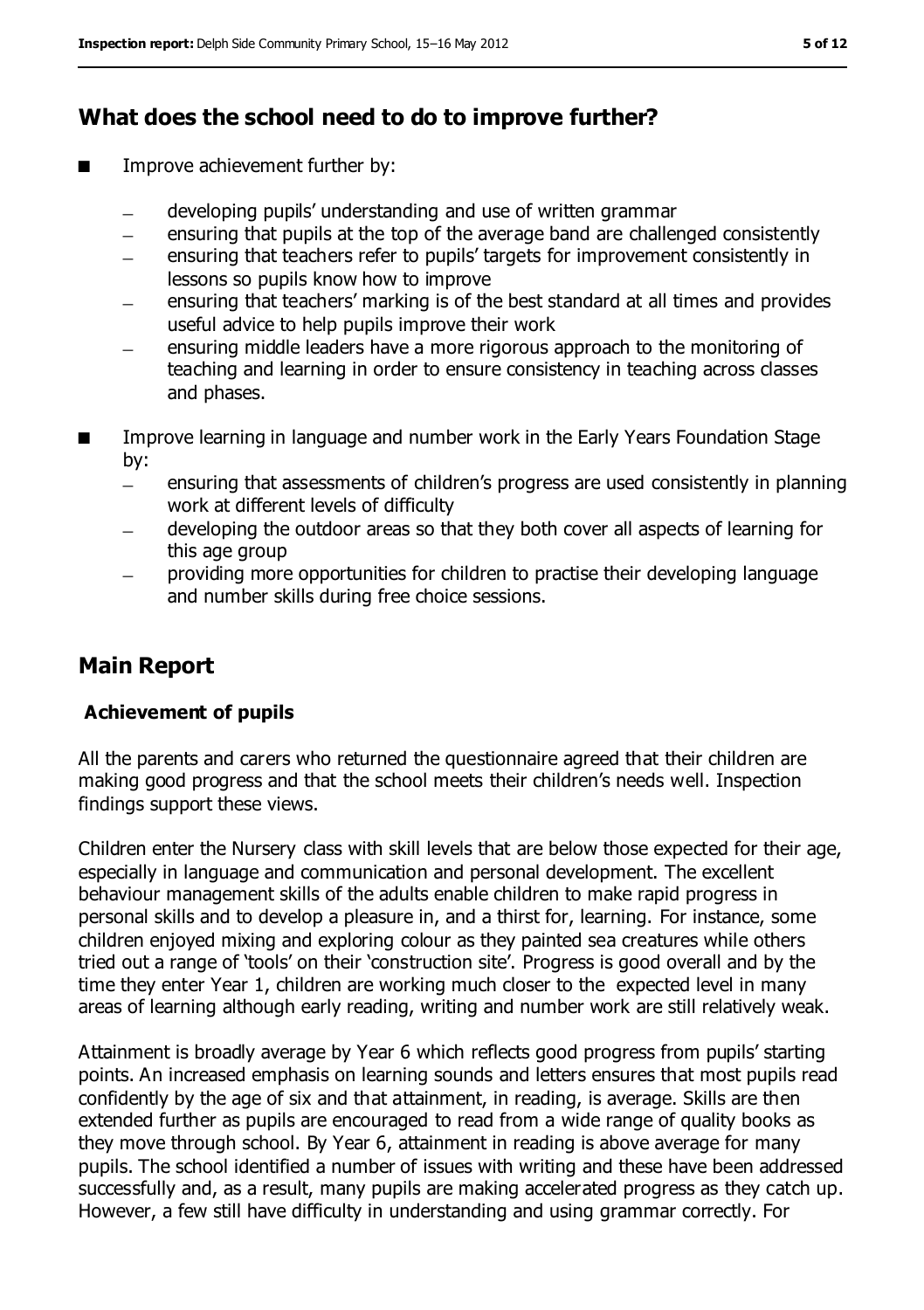example, they may use the wrong tense or miss out key words. In lessons where pupils are encouraged to rehearse their writing out loud or constantly to self-evaluate their work, these mistakes are reduced. Mathematics lessons include frequent opportunities for problem solving and pupils say this subject is a great favourite. Teachers find novel ways to explain and illustrate concepts. For example, pupils completed some interesting, practical tasks in order to learn about fractions.

Pupils who have special educational needs or who are learning English as an additional language are well supported and make the same progress as their classmates. New arrivals quickly integrate into the school community and often make rapid progress. The progress of boys and girls, and that of pupils with summer birthdays, is tracked very closely; intervention work successfully ensures that all groups make equal progress.

#### **Quality of teaching**

Parents and carers overwhelmingly feel that their children are well taught. Pupils have similar views and say they know how well they are doing. They are highly motivated in their learning, describe lessons as 'fun' and say that teachers and other adults help them to do as well as they can. Inspection findings support this view.

In the Early Years Foundation Stage, teaching is good overall but there are inconsistencies in practice. Planning takes careful account of children's interests and tasks include interesting opportunities for children to choose activities, explore their world and develop independence. For example, children made collages of octopus and jellyfish, counting the number of legs and noting patterns. Others investigated packets, comparing weight, size and shape and trying to guess contents. In the main, prior assessment data are used effectively and teachers' planning focuses on different stages of development so that work builds accurately on children's prior learning. Occasionally however, planning is less effective, activities lack sufficient challenge and children's progress slows. The two classes are physically separate; one outdoor area is exciting with a wide range of well-planned activities, while the other is less well developed and does not allow for all aspects of learning to be covered in depth. In addition, opportunities for children to practise their language or number work varies from good to satisfactory across the two classes.

In Key Stages 1 and 2, teachers make the purpose of lessons clear so pupils know exactly what is expected. Teaching assistants have good levels of expertise. They are effectively deployed to support groups and individuals to ensure that pupils with special educational needs take a full and active part in lessons. The good curriculum ensures that lessons appeal to pupils' different dispositions. For example, in one lesson on symmetry, the visual stimulus provided by computers facilitated learning and generated interest. Planning caters well for the most able pupils. Those at the top end of the average group, however, do not always have the extra challenge needed to extend their thinking and abilities. Many improvements have been made to the quality of teaching but not all are embedded. Pupils have helpful long-term targets to guide their work. In many lessons, these are readily accessible and the teacher makes reference to them so that pupils have useful reminders to help them improve. However, this is not consistent practice. Marking often includes useful advice but it is sometimes less effective, especially in mathematics.

#### **Behaviour and safety of pupils**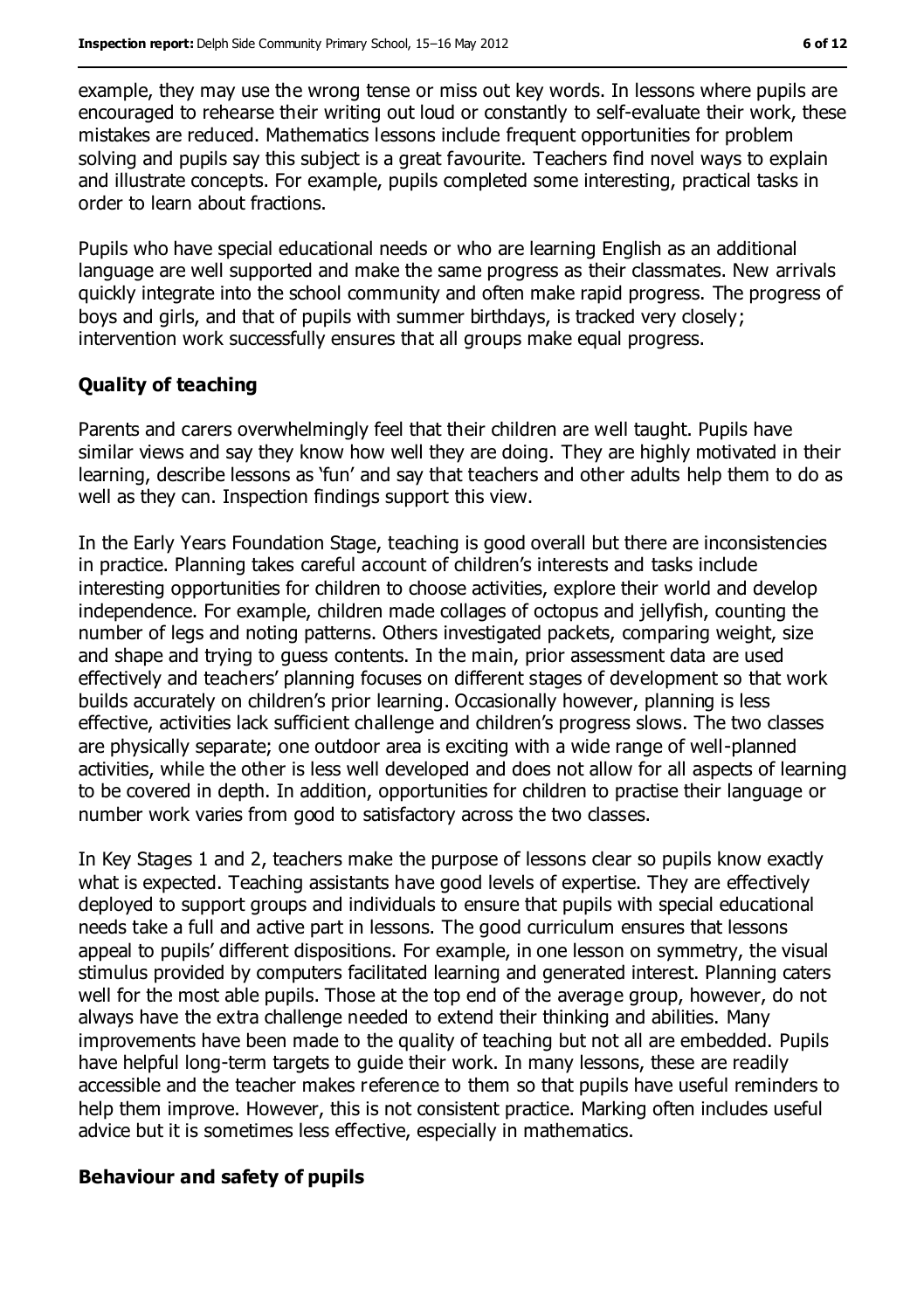Behaviour and safety are outstanding. Parents and carers have exceptionally positive views about the standard of behaviour at the school and the very large majority agrees that bullying is dealt with effectively. Scrutiny of behavioural records and discussions with pupils show that pupils, including those with emotional or behavioural difficulties, are extremely well supported to cope with school life and that lessons are very rarely disrupted. Pupils live up to the high expectations that their teachers set and older ones display mature attitudes and self-discipline.

Pupils know how to keep themselves safe, including when using the internet. Through antibullying projects and lessons on personal development, they have a good understanding of the different forms of bullying. They are exceptionally well equipped to deal with risk and know what to do if they have a problem. The behaviour code is well known, respected and followed. Excellent opportunities exist for pupils to experience responsibility. For example, school councillors contribute much to the day-to-day running of school and to the process of decision making. Members of the ECO committee are responsible for promoting conservation and recycling while the peer mediators ensure happy playtimes.

The work of the learning mentor and attendance improvement worker has been instrumental in helping to improve attendance which is currently average. Pupils proudly display their rewards for good attendance and punctuality. Links with, and support for, families have helped to reduce the number of persistent absentees and holidays taken in term time. A current priority for the school entails working with a few families to improve attendance further.

#### **Leadership and management**

Leadership and management are good. The headteacher is held in very high regard by parents and carers, staff and pupils. Well supported by the deputy headteacher, she provides strong leadership and direction for the school and works very effectively to provide the best for pupils. Staff morale is good and strong teamwork secures the school's highly supportive and caring ethos. These factors explain why 98% of parents and carers who returned questionnaires said they would recommend this school to another parent.

Comprehensive evaluation systems ensure that senior leaders have a clear overview of provision and performance. The information gathered is fed into school development planning; this is focused on the main priorities with clear actions and measurable targets. As a result, pupils' progress and attainment in writing has improved significantly this year because of improvements to teaching and resources and through well-planned professional development. The school has good capacity to improve further. Middle leaders monitor their subjects and areas but this process is not applied rigorously enough to ensure a consistency of approach across classes and phases.

The curriculum is good; it has a positive impact on pupils' outcomes and ensures that individual needs are met. Creative and physical work is of a good standard and is well supported through visiting specialists. Pupils take good advantage of an interesting programme of extra-curricular clubs, residential visits and competitive sport. Staff and members of the governing body are focused on ensuring equality, making sure that opportunities are open to all, regardless of disability, special educational needs or financial circumstances. Thoughtful assemblies and links with a school abroad contribute much to pupils' outstanding spiritual, moral, social and cultural development. The school does not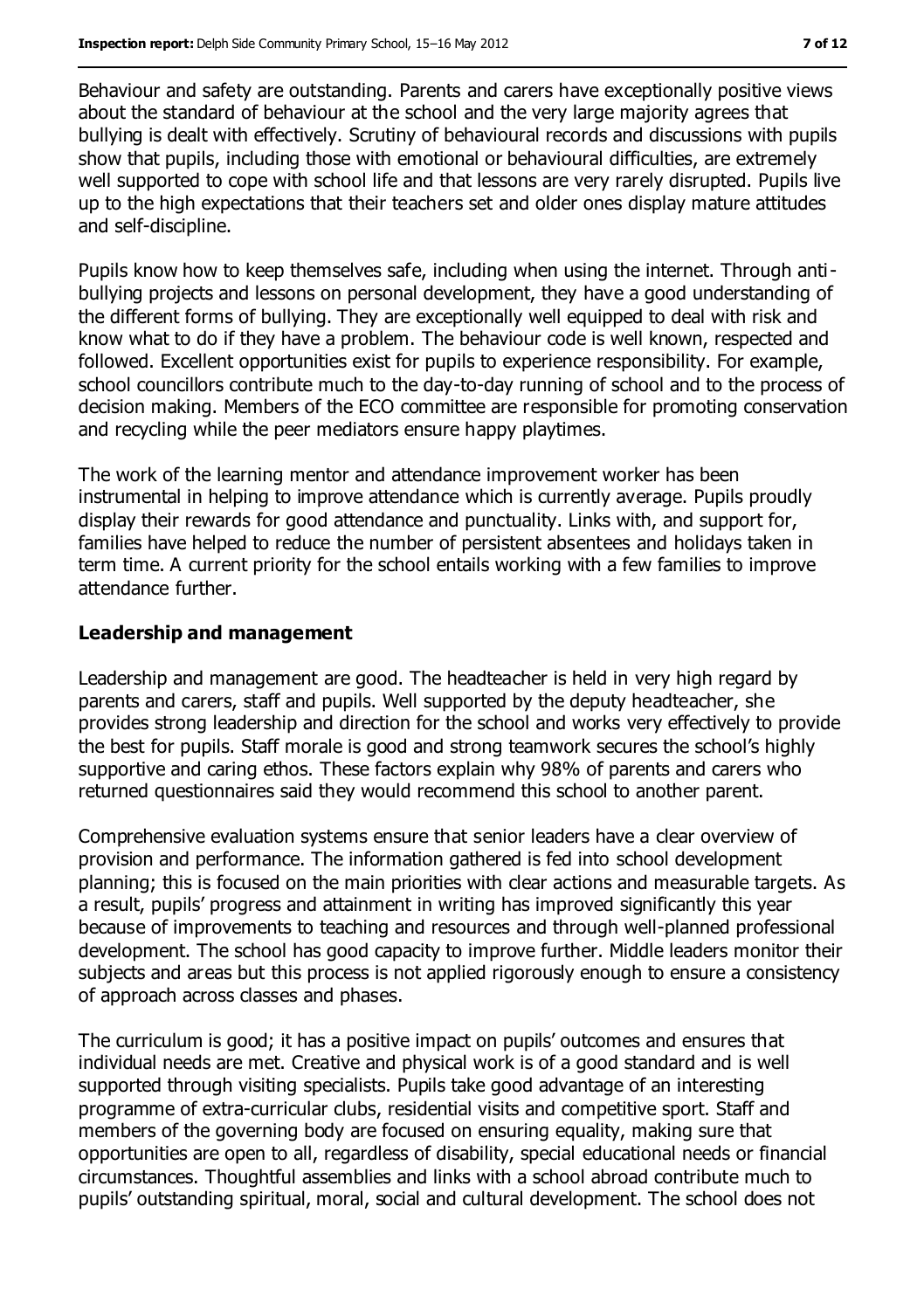tolerate discrimination in any form and this contributes significantly to the harmonious community.

Strong partnerships bring many benefits. Extensive links with other schools and shared projects ensure continuity of learning for those pupils transferring to secondary school. They also provide additional experiences such as Spanish lessons and textile work. Safeguarding arrangements meet all requirements; the site is secure and staff training is up to date. The governing body provides good support for management. A well-informed curriculum committee keeps a close eye on achievement and parent governors play an active role in maintaining the good partnership between school and home. The breakfast club provides a good start to the day, offering healthy food, fun exercise routines and interesting activities.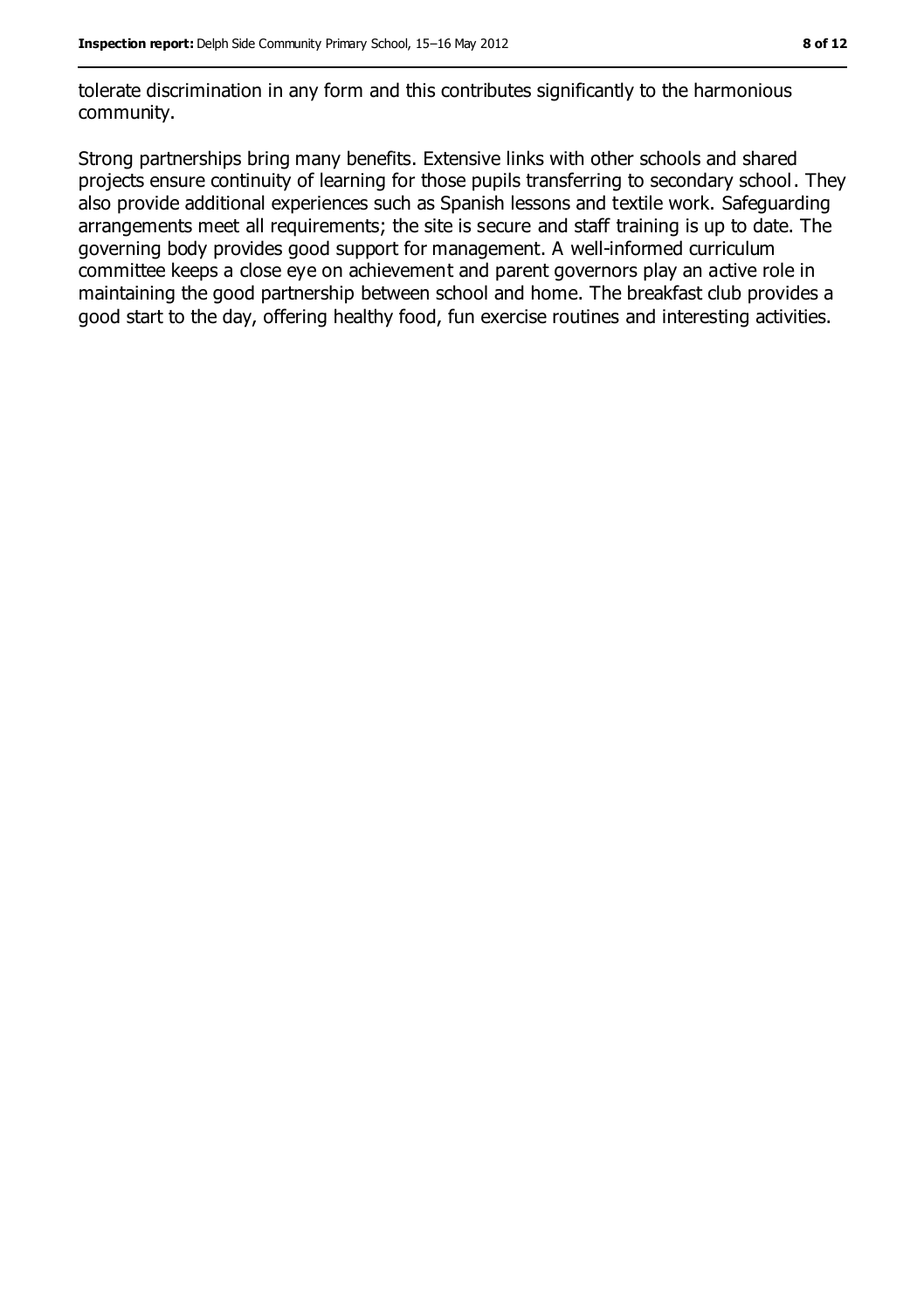# **Glossary**

## **What inspection judgements mean**

| Grade   | <b>Judgement</b> | <b>Description</b>                                                                                                                                                                                                            |
|---------|------------------|-------------------------------------------------------------------------------------------------------------------------------------------------------------------------------------------------------------------------------|
| Grade 1 | Outstanding      | These features are highly effective. An outstanding school<br>provides exceptionally well for all its pupils' needs.                                                                                                          |
| Grade 2 | Good             | These are very positive features of a school. A school that is<br>good is serving its pupils well.                                                                                                                            |
| Grade 3 | Satisfactory     | These features are of reasonable quality. A satisfactory school<br>is providing adequately for its pupils.                                                                                                                    |
| Grade 4 | Inadequate       | These features are not of an acceptable standard. An<br>inadequate school needs to make significant improvement in<br>order to meet the needs of its pupils. Ofsted inspectors will<br>make further visits until it improves. |

## **Overall effectiveness of schools**

|                       | Overall effectiveness judgement (percentage of schools) |      |                     |                   |
|-----------------------|---------------------------------------------------------|------|---------------------|-------------------|
| <b>Type of school</b> | <b>Outstanding</b>                                      | Good | <b>Satisfactory</b> | <b>Inadequate</b> |
| Nursery schools       | 54                                                      | 42   |                     |                   |
| Primary schools       | 14                                                      | 49   | 32                  |                   |
| Secondary schools     | 20                                                      | 39   | 34                  |                   |
| Special schools       | 33                                                      | 45   | 20                  |                   |
| Pupil referral units  | 9                                                       | 55   | 28                  |                   |
| All schools           | 16                                                      |      |                     |                   |

New school inspection arrangements have been introduced from 1 January 2012. This means that inspectors make judgements that were not made previously.

The data in the table above are for the period 1 September to 31 December 2011 and represent judgements that were made under the school inspection arrangements that were introduced on 1 September 2009. These data are consistent with the latest published official statistics about maintained school inspection outcomes (see [www.ofsted.gov.uk\)](www.ofsted.gov.uk).

The sample of schools inspected during 2010/11 was not representative of all schools nationally, as weaker schools are inspected more frequently than good or outstanding schools.

Primary schools include primary academy converters. Secondary schools include secondary academy converters, sponsor-led academies and city technology colleges. Special schools include special academy converters and non-maintained special schools.

Percentages are rounded and do not always add exactly to 100.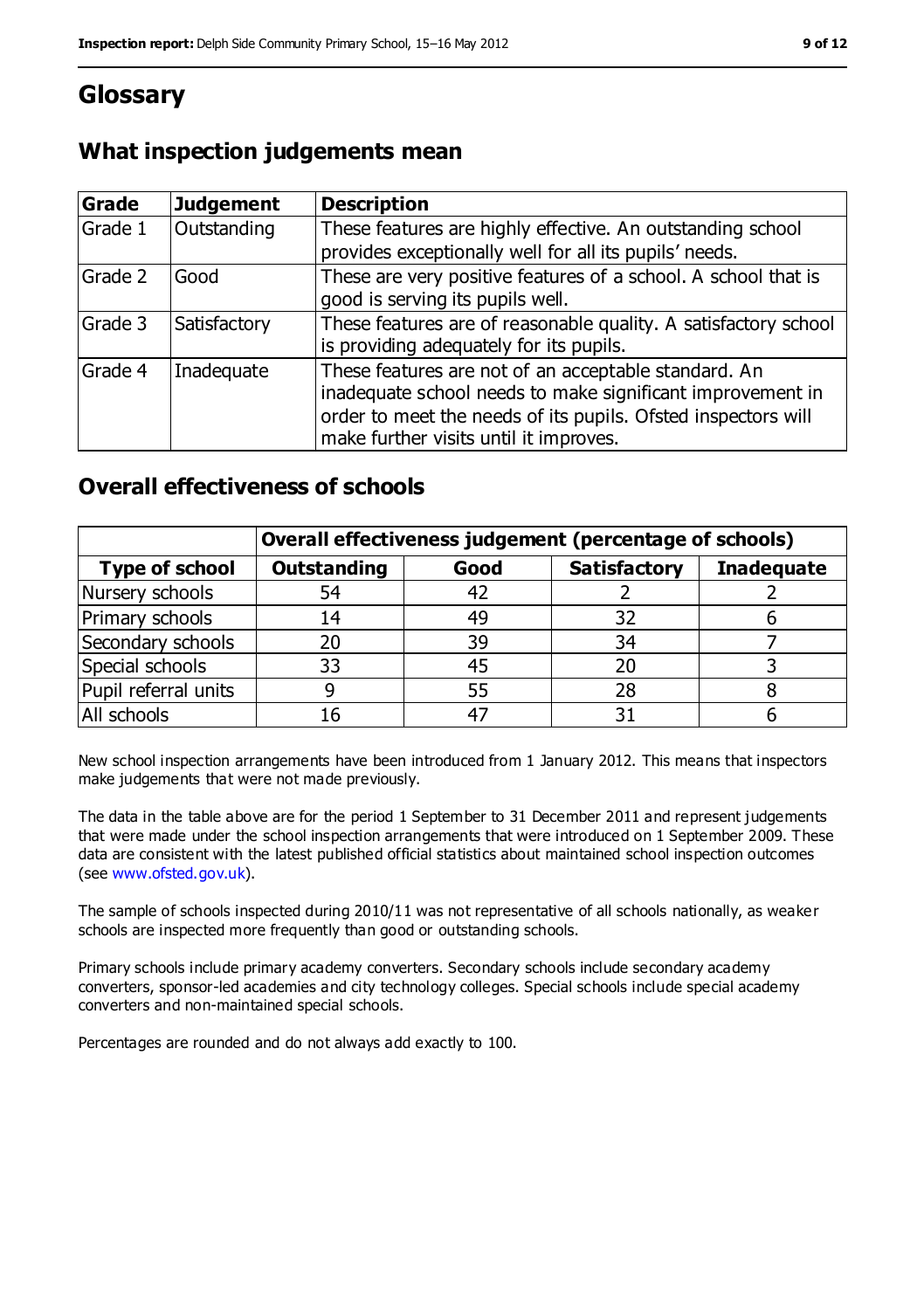# **Common terminology used by inspectors**

| Achievement:                  | the progress and success of a pupil in their learning and<br>development taking account of their attainment.                                                                                                           |
|-------------------------------|------------------------------------------------------------------------------------------------------------------------------------------------------------------------------------------------------------------------|
| Attainment:                   | the standard of the pupils' work shown by test and<br>examination results and in lessons.                                                                                                                              |
| Attendance                    | the regular attendance of pupils at school and in lessons,<br>taking into account the school's efforts to encourage good<br>attendance.                                                                                |
| Behaviour                     | how well pupils behave in lessons, with emphasis on their<br>attitude to learning. Pupils' punctuality to lessons and their<br>conduct around the school.                                                              |
| Capacity to improve:          | the proven ability of the school to continue improving based<br>on its self-evaluation and what the school has accomplished<br>so far and on the quality of its systems to maintain<br>improvement.                    |
| Floor standards               | the national minimum expectation of attainment and<br>progression measures                                                                                                                                             |
| Leadership and<br>management: | the contribution of all the staff with responsibilities, not just<br>the governors and headteacher, to identifying priorities,<br>directing and motivating staff and running the school.                               |
| Learning:                     | how well pupils acquire knowledge, develop their<br>understanding, learn and practise skills and are developing<br>their competence as learners.                                                                       |
| Overall effectiveness:        | inspectors form a judgement on a school's overall<br>effectiveness based on the findings from their inspection of<br>the school.                                                                                       |
| Progress:                     | the rate at which pupils are learning in lessons and over<br>longer periods of time. It is often measured by comparing<br>the pupils' attainment at the end of a key stage with their<br>attainment when they started. |
| Safety                        | how safe pupils are in school, including in lessons; and their<br>understanding of risks. Pupils' freedom from bullying and<br>harassment. How well the school promotes safety, for<br>example e-learning.             |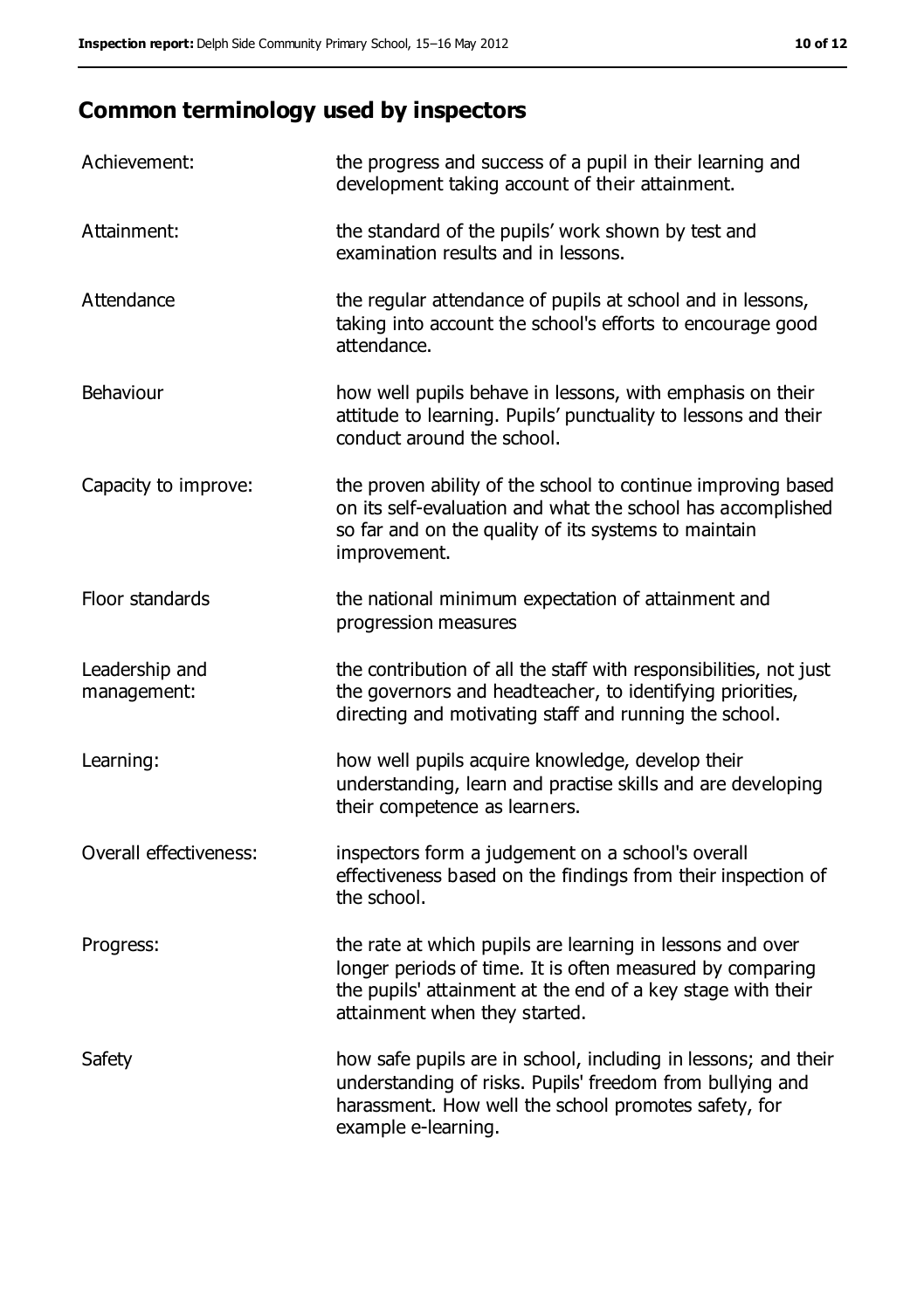#### **This letter is provided for the school, parents and carers to share with their children. It describes Ofsted's main findings from the inspection of their school.**



17 May 2012

Dear Pupils

#### **Inspection of Delph Side Community Primary School, Skelmersdale, WN8 6ED**

Thank you for the very warm welcome and smiles you gave us when we inspected your school. We thoroughly enjoyed our time with you and appreciated all the help you gave us. Delph Side Community Primary provides you with a good standard of education. Good teaching enables you to achieve well and the school helps you to develop into well-mannered and caring people. You get on well together and take good care of each other. Behaviour and safety are outstanding. Well done! Thank you to the pupils who filled in their questionnaire and those who talked with us. It is good to know that you like your teachers, learn a lot, feel safe and are happy in school.

You are keen to learn and work hard. Your writing has improved really well recently. However, we think learning could be improved further so we have asked the adults in your school to:

- provide more help with grammar when you are writing and make sure that those of you who learn quickly are always challenged
- make sure that you are reminded about your targets in lessons and that marking provides you with a good amount of help and advice, especially in mathematics
- improve progress in the Nursery and Reception classes, in early reading, writing and number skills.

In addition, we have asked your teachers to check lessons to make sure that all these improvements are working.

You can help by continuing to work hard, being keen to learn and keeping up the improved attendance. Thank you once again for the interesting conversations we had. Please accept our best wishes for the future.

Yours sincerely

Mrs Lynne Read Lead Inspector